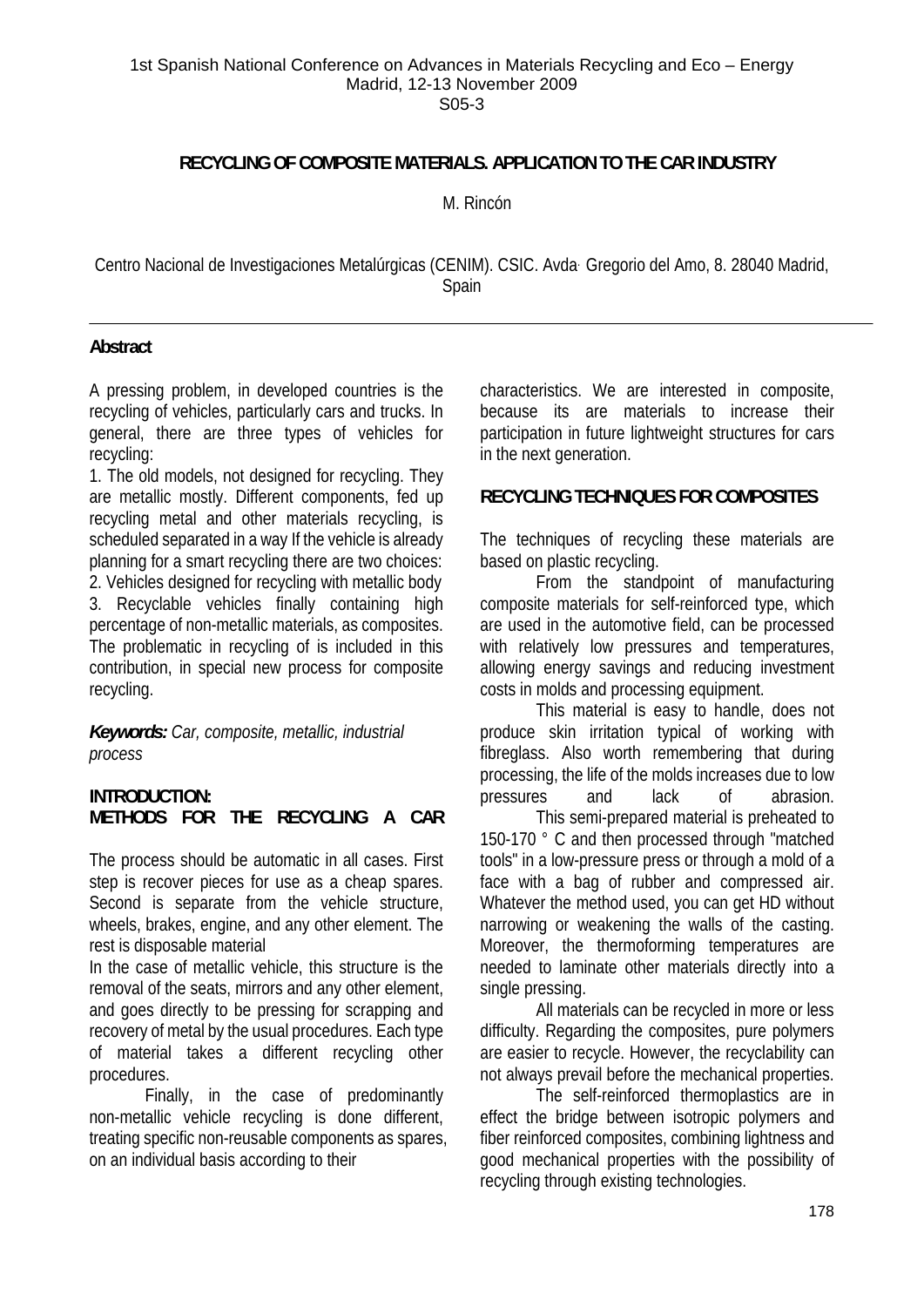When considering the total life cycle of a product, self-reinforced thermoplastics are clearly more environmentally friendly than other composites such as GMT and NMT2. Given the manufacture of raw materials, semi-prepared material, the transformation into pieces, the weight of the finished product apart from the opportunities resulting from recycling, it is quite clear that the materials self-reinforced PP has advantages over traditional fiber reinforced composites, even from an environmental standpoint.

 The recycling of thermoset composites can start by crushing and grinding of the disassembled parts in order to obtain separate dust and fibers. The powders can be incorporated into the production process again as fillers, while the fibers may find application in the reinforcement of concrete, asphalt, etc.

 The composite materials of thermoplastic nature pose fewer problems for your good recycling. Its present ability to be repaired by different procedures for reuse later, as spares.

 The thermoplastics can be welded or use adhesives allow adequate, while thermosets must be remedied by the application of resins and reinforcing fiber blankets, or reinforced polyester putties. Thus, car repair shops, they have become in the near future, true technology centers, with highly qualified professionals and cutting edge equipment to meet the demands imposed by new materials and technologies that incorporate the cars and every time be more complex

# **RECYCLING PLANT**

The scheme for recycling cars, is a profitable activity, is the creation of recycling plants where industrial type vehicles arrive (Figure 1).

 At the same, according to the schemes described above, first comes the selection of reusable components as spares.

 Then it would proceed to scrapping, separating metal parts, seats, plastic components and other materials. This type of activity, also has its environmental plan, to avoid harmful emissions and waste gas. The elements that are obtained are transferred to different industries for final manufacturing.

 In the particular case recycling of composites, the parts come in and go to parts repaired, while the pieces have been pressed and go to the plants producing.

 The fibers for recycling, reinforcing materials will be used for highway reparations.

 Metallic materials, which are currently the largest percentage of recycling of motor vehicles to be properly prepared for furnaces.

 Other materials(glass, seats, etc.) are going to specialized industries.

# **IMPORTS OF RECYCLING**

With a shortage of raw materials, recycling becomes extremely important industrial and environmental.

 Spain is in first position on the European market in regard to recycling of-life vehicles, as currently recovers 90% of vehicles at the end of its useful life, while the European average stands at 85%, according to a joint study by the Spanish Association of Environmental Management-life vehicles (Sigrauto) [1] and the Spanish Federation of Recovery (FER) [3], which collects FACONAUTO [2].

 The recycling of composites is very small yet, but we must be prepared to address them in future.

# **DIFFERENT RECYCLED PRODUCTS FROM VEHICLES**

Main Element from vehicle recycling, is today the metal casting. It get up to 70% of metal of the vehicle that passes due to a pressing furnace.Tires that are used to build solar mixtures for roads. 100% recycled

 Components used as spare parts for used cars. This industry is becoming more prosperous. It use a 75% of the disassembled vehicle before scrapping of the car body.

 In the case of composite recycling is based on two components: The composite itself is turned into powder and sent to a factory of composite materials, fibers and recycled domestic cement highway, like tires. It is also possible to recycle properly prepared complete pieces that go to the manufacturer or its dealers